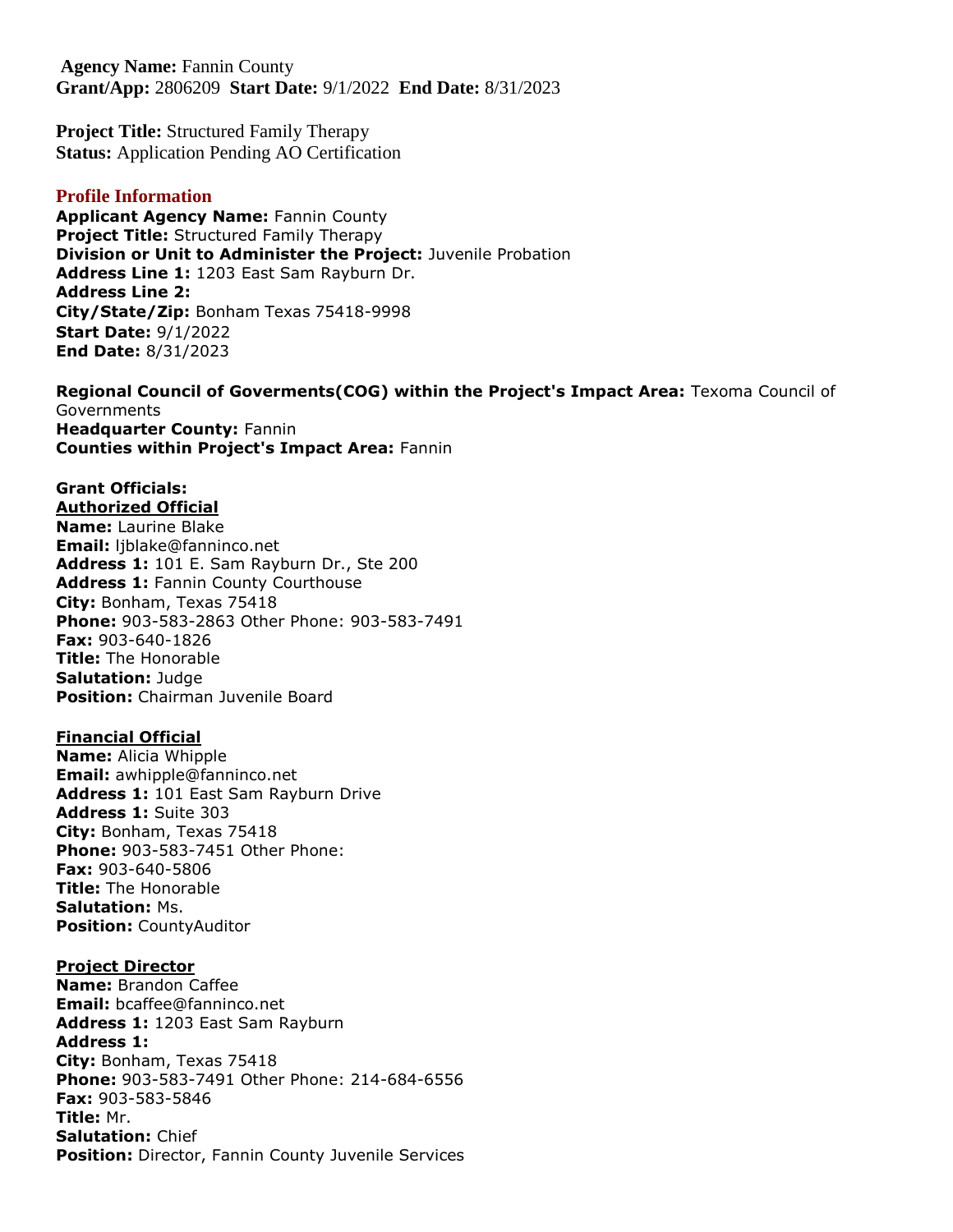**Grant Writer Name:** Brandon Caffee **Email:** bcaffee@fanninco.net **Address 1:** 1203 East Sam Rayburn **Address 1: City:** Bonham, Texas 75418 **Phone:** 903-583-7491 Other Phone: 214-684-6556 **Fax:** 903-583-5846 **Title:** Mr. **Salutation:** Chief **Position:** Director, Fannin County Juvenile Services

### **Narrative Information**

#### Introduction

The purpose of this funding is to support projects that prevent violence in and around schools; and to improve the juvenile justice system and develop effective education, training, prevention, diversion, treatment, and rehabilitation programs.

The funding announcement, located on the [eGrants Calendar](https://egrants.gov.texas.gov/fundopp.aspx) page, describes the organization types, activities, and costs that are eligible under the announcement. The PSO's eGrants User Guide to Creating [an Application](file:///C:/Users/sdavidson/AppData/Local/fundopp.aspx%3fname=eGrants_Guide_to_Creating_an_Application_12.2020.pdf&type=2) guides applicants through the process of creating and submitting an application in eGrants. Information and guidance related to the management and use of grant funds can be found in the PSO's Guide to Grants, located on the [PSO Resource for Applicants and Grantees webpage.](https://gov.texas.gov/organization/cjd/resources)

#### Certifications

In addition to the requirements found in existing statute, regulation, and the funding announcement, this program requires applicant organizations to certify compliance with the following:

#### **Constitutional Compliance**

Applicant assures that it will not engage in any activity that violates Constitutional law including profiling based upon race.

#### **Information Systems**

Applicant assures that any new criminal justice information systems will comply with data sharing standards for the Global Justice XML Data Model and the National Information Exchange Model.

#### **Program Income**

Applicant agrees to comply with all federal and state rules and regulations for program income and agrees to report all program income that is generated as a result of the project's activities. Applicant agrees to report program income through a formal grant adjustment and to secure PSO approval prior to use of the program income. Applicant agrees to use program income for allowable costs and agrees to expend program income immediately after PSO's approval of a grant adjustment and prior to requesting reimbursement of funds.

Deduction Method - Program income shall be deducted from total allowable costs to determine the net allowable costs. Program income shall be used for current costs unless PSO authorizes otherwise. Program income which the grantee did not anticipate at the time of the award shall be used to reduce the PSO award and grantee match rather than to increase the funds committed to the project.

Asset Seizures and Forfeitures - Program income from asset seizures and forfeitures is considered earned when the property has been adjudicated to the benefit of the plaintiff (e.g., law enforcement entity).

#### **Twelve-Step Programs**

Grant funds may not be used to support or directly fund programs such as the Twelve Step Program which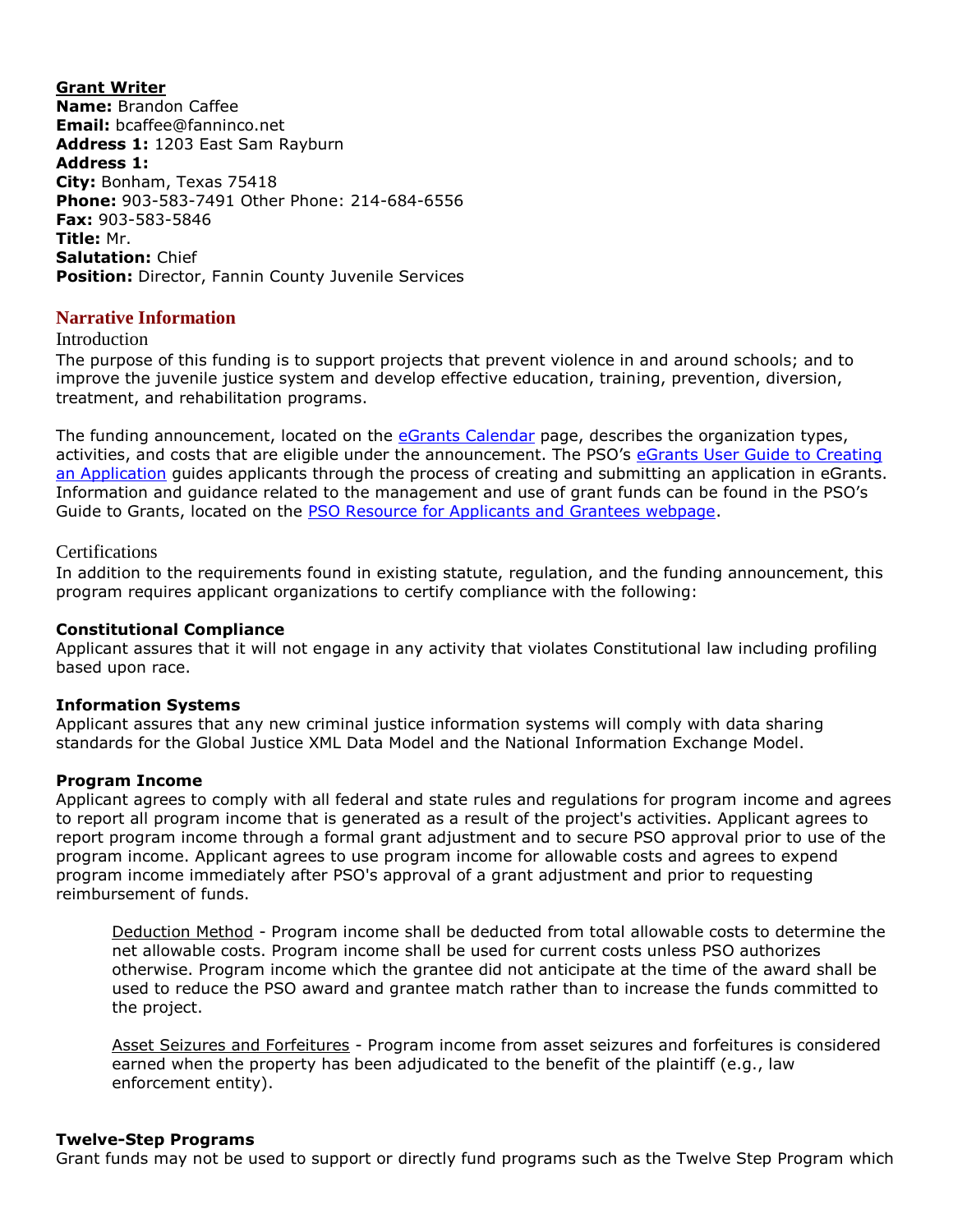courts have ruled are inherently religious. OOG grant funds cannot be used to support these programs, conduct meetings, or purchase related materials.

### **Cybersecurity Training Requirement**

Local units of governments must comply with the Cybersecurity Training requirements described in Section 772.012 and Section 2054.5191 of the Texas Government Code. Local governments determined to not be in compliance with the cybersecurity requirements required by Section 2054.5191 of the Texas Government Code are ineligible for OOG grant funds until the second anniversary of the date the local government is determined ineligible. Government entities must annually certify their compliance with the training requirements using the Cybersecurity Training Certification for State and Local Governments. A copy of the Training Certification must be uploaded to your eGrants application. For more information or to access available training programs, visit the Texas Department of Information Resources Statewide Cybersecurity Awareness Training page.

## **Criminal History Reporting**

Entities receiving funds from PSO must be located in a county that has an average of 90% or above on both adult and juvenile dispositions entered into the computerized criminal history database maintained by the Texas Department of Public Safety (DPS) as directed in the *Texas Code of Criminal Procedure, Chapter 66*. The disposition completeness percentage is defined as the percentage of arrest charges a county reports to DPS for which a disposition has been subsequently reported and entered into the computerized criminal history system.

Counties applying for grant awards from the Office of the Governor must commit that the county will report at least 90% of convictions within five business days to the Criminal Justice Information System at the Department of Public Safety.

### **Uniform Crime Reporting (UCR)**

Eligible applicants operating a law enforcement agency must be current on reporting complete UCR data and the Texas specific reporting mandated by 411.042 TGC, to the Texas Department of Public Safety (DPS) for inclusion in the annual Crime in Texas (CIT) publication. To be considered eligible for funding, applicants must have submitted a full twelve months of accurate data to DPS for the most recent calendar year by the deadline(s) established by DPS. Due to the importance of timely reporting, applicants are required to submit complete and accurate UCR data, as well as the Texas-mandated reporting, on a no less than monthly basis and respond promptly to requests from DPS related to the data submitted.

#### **Compliance with State and Federal Laws, Programs and Procedures**

Local units of government, including cities, counties and other general purpose political subdivisions, as appropriate, and institutions of higher education that operate a law enforcement agency, must comply with all aspects of the programs and procedures utilized by the U.S. Department of Homeland Security ("DHS") to: (1) notify DHS of all information requested by DHS related to illegal aliens in Agency's custody; and (2) detain such illegal aliens in accordance with requests by DHS. Additionally, counties and municipalities may NOT have in effect, purport to have in effect, or make themselves subject to or bound by, any law, rule, policy, or practice (written or unwritten) that would: (1) require or authorize the public disclosure of federal law enforcement information in order to conceal, harbor, or shield from detection fugitives from justice or aliens illegally in the United States; or (2) impede federal officers from exercising authority under 8 U.S.C. § 1226(a), § 1226(c), § 1231(a), § 1357(a), § 1366(1), or § 1366(3). Lastly, eligible applicants must comply with all provisions, policies, and penalties found in Chapter 752, Subchapter C of the Texas Government Code.

Each local unit of government, and institution of higher education that operates a law enforcement agency, must download, complete and then upload into eGrants the CEO/Law Enforcement Certifications [and Assurances Form](file:///C:/Users/sdavidson/AppData/Local/fundopp.aspx%3fname=CEO-LE_Cert-Assurances_Form-Blank.pdf&type=2) certifying compliance with federal and state immigration enforcement requirements. This Form is required for each application submitted to PSO and is active until August 31, 2023 or the end of the grant period, whichever is later.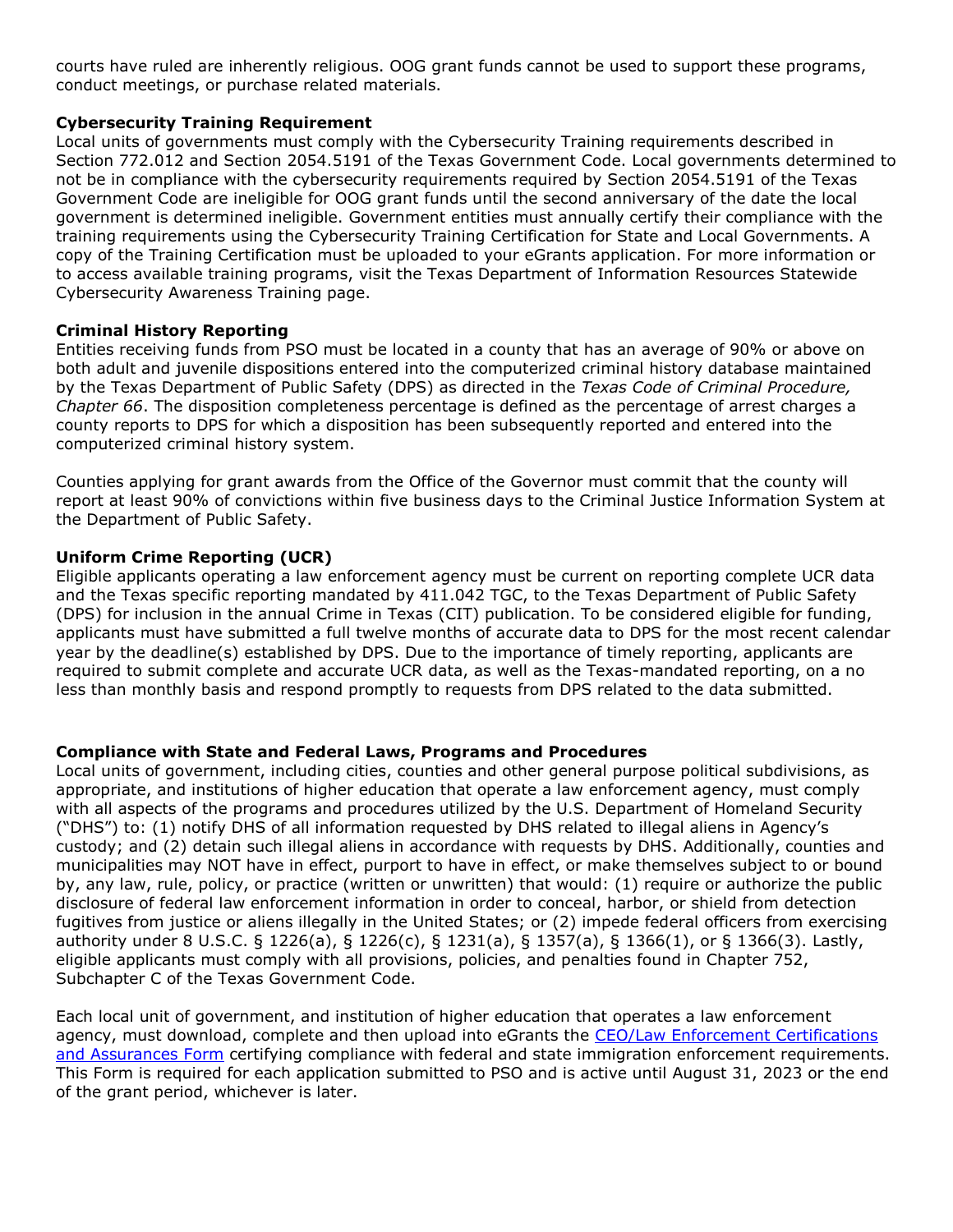### **Civil Rights Liaison**

A civil rights liaison who will serve as the grantee's civil rights point of contact and who will be responsible for ensuring that the grantee meets all applicable civil rights requirements must be designated. The designee will act as the grantee's liaison in civil rights matters with PSO and with the federal Office of Justice Programs.

Enter the Name of the Civil Rights Liaison:

Richard Glaser Enter the Address for the Civil Rights Liaison:

800 E. 2nd Street Bonham, TX 75418 Enter the Phone Number for the Civil Rights Liaison [(999) 999-9999 x9999]:

903-583-7448

Overall Certification

Each applicant agency must certify to the specific requirements detailed above as well as to comply with all requirements within the PSO Funding Announcement, the *Guide to Grants*, the *Grantee Conditions and Responsibilities*, any authorizing or applicable state and federal statutes and regulations to be eligible for this program.

## **X I certify to all of the application content & requirements.**

### **Project Abstract :**

Fannin County Juvenile Services provides services to children and families in Fannin County, Texas who have allegedly violated the law. The Department supervises kids who are on probation but also, kids who are awaiting disposition in their cases. The Structure Family Therapy program is a "last effort" at rehabilitation for children who are at risk for being placed out of the home or at risk for being sent to the Texas Juvenile Justice Department-Institutional Division. This program is a community based effort with therapy being provided in the home with the child, parent or extended family, and siblings as well that teaches the family how to interact appropriately with the child. It sets specific goals for each family in order to be successful immediately and in the future.

#### **Problem Statement :**

Fannin County Juvenile Services is a small rural department located approximately one and a half hours northeast of Dallas. The county population is approximately 35,000 and has limited resources. The majority of families fall at or below the poverty range and children who find themselves in the criminal justices system are usually indigent. The department has very limited funds to rehabilitate children. The department contracts with individual counselors, Liberty Resources, and various residential programs across the State. Unfortunately, these programs are costly and Juvenile Services does not have unlimited funding for these programs. The department is funded by the State and locally from the County, both of which have cut funding to the department in previous years. The focus of the funding sought from the State will be directed at funding the Liberty Resources program, which we will lose if funds are not made available. The Liberty Resources program will target the children who are at-risk of being placed outside the home or in the Texas Juvenile Justice Department in an Institutional setting. The idea behind the program is to keep the most severe at-risk children in their homes and in the community for rehabilitation, rather than being placed outside the home or in an institutional setting. This program is prevention and intervention based and ideally diverts kids from state institutions (TJJD.)

## **Supporting Data :**

The Structured Family Therapy program will serve a minimum of 8 families within the time frame. 85% of those children will complete the program and not be revoked or placed outside of the home. The program will be based within the community and will help the department meet its commitment reduction goal as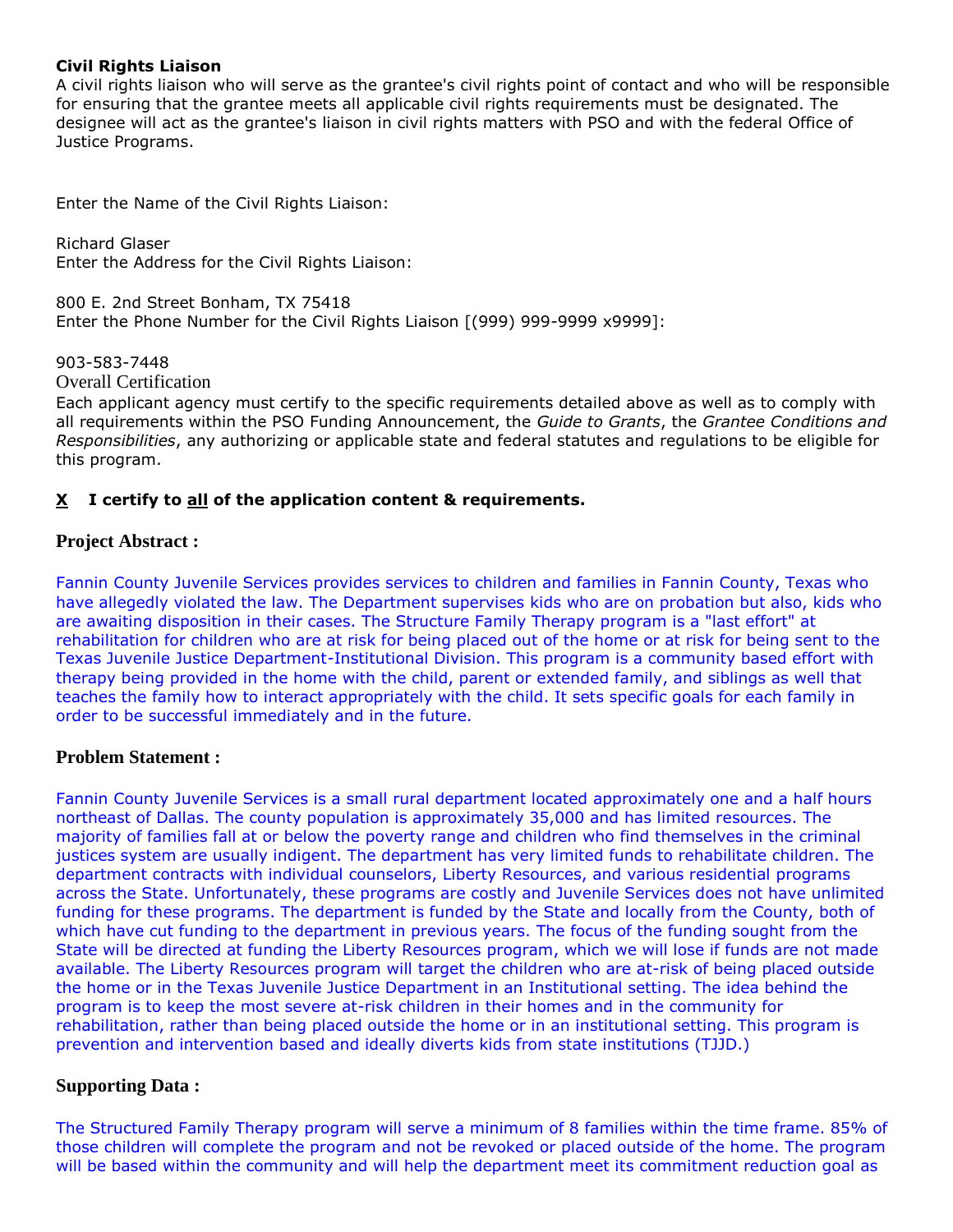set by the Texas Juvenile Justice Department of committing only one youth per fiscal year to the institutional division. It will also meet the goals of the grant guidelines by providing counseling or therapy to the child and family. The final goal/outcome will be that out of the youth who complete the treatment program, approximately 70% will not be arrested or placed out of the home within six months of completing treatment. In FY 2021, this program serviced ten families. This exceeded our goal for the fiscal year. Since the Covid Pandemic began, our referrals have been down starting in 2020 however, since that time we have steadily increased. Referrals were down during the nationwide lockdown but are on the rise currently. Eight youth were discharged during this reporting period (September 1, 2020-August 31, 2021). One of those eight was discharged administratively by the probation department or the Court due to moving out of our jurisdiction. Seven youth had the opportunity during this reporting period to complete the program and each of those did. We have one youth pending a successful discharge and one youth is still currently working the program and considered an open case. Of the 7 that completed the program, 100% of them completed all treatment which met our goal of 75%. None of them were revoked or placed outside of the home, which meets our goal of 85% for the fiscal year. None of those youth experienced any arrest during treatment which also meets our goal of 85% for the fiscal year. Out of all the families that were in the program during the 2021 fiscal year, all of them were enrolled in school and or working. Finally, based on closed cases with contact after 6 months "post-treatment", 6 youth (86%) had not been arrested for a new offense or placed out of the home. One youth aged out of the Juvenile Justice system and was arrested as an adult.

#### **Project Approach & Activities:**

The Texoma Region Community Plan identifies 3 areas aimed at juvenile justice and delinquency prevention. They include: Reducing the use of drugs and alcohol within the juvenile population, substantially reduce youth crimes, anti-social behaviors, and truancies, and decrease the number of teen pregnancies within the Texoma Region. The goal of Fannin County Juvenile Services is to supervise and rehabilitate children who have committed crimes. It is the philosophy of the department to utilize as many community resources as possible to rehabilitate the child without removing him from the home. This includes counseling, community service, and supervision from the department. The Structured Family Therapy program not only provides counseling and therapy to the child but also to the family as well. We feel strongly that rehabilitation is needed by the child but also, the child's environment. That change must occur within the family structure and includes parents, siblings, and any other relatives that are involved heavily with the child's upbringing.

#### **Capacity & Capabilities:**

Without grant funds, our organization could not have this program. At the current time, we do have grant funding and serve between 8-10 families per year. We are also in process of expanding this program so that every child and family eligible can receive services through Liberty Resources.

#### **Performance Management :**

The goal of this project is to assist Fannin County Juvenile Services with the ability to rehabilitate as many children and families as possible within the community through therapeutic means. We place very few children outside of the home thanks to this program. The program diverts children from the Texas Juvenile Justice Department as well as residential treatment providers across the nation. There is a dramatic cost savings in comparing children who are placed outside of the home and those that are rehabilitated locally. Bed space in residential facilities and institutions are also very hard to find and the wait times for those programs are often 60-90 days leaving kids with needs unable to receive services.

#### **Target Group :**

The Liberty Resources program is fully functional at this time. In fiscal years 2017 through 2021, we served between 7 to 10 children and their families respectively. We did see a slight drop in referrals to the department in 2020 due to the Covid-19 pandemic. In 2021 our numbers rose and we were able to serve more kids. Through FY 2021, the department was able to serve 10 families and children.

### **Evidence-Based Practices:**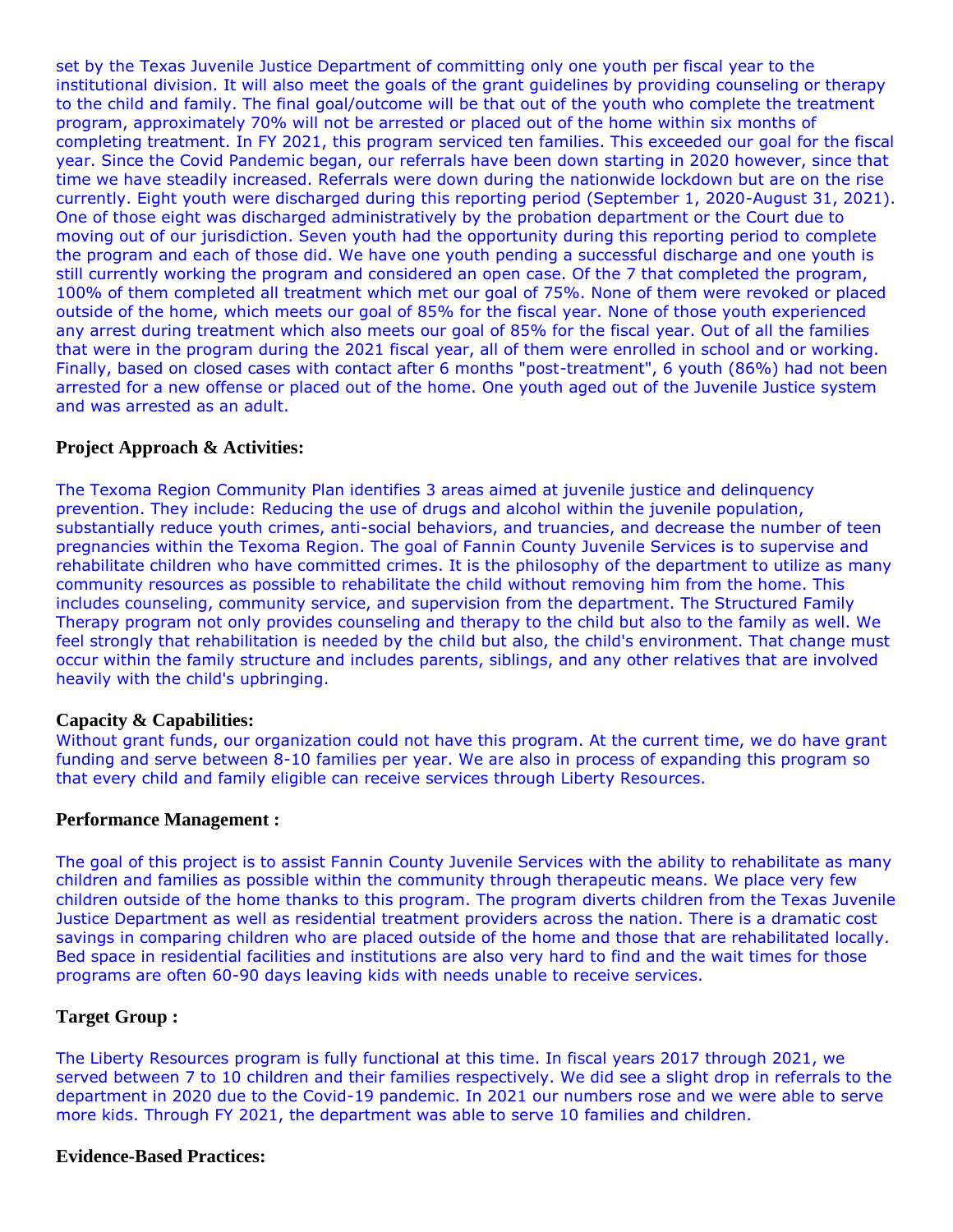The Placement Diversion / Family Reunification Program (PD/FRP) or "Liberty Resources" is an in-home, community based treatment program with a clinical foundation in the evidenced based Structural Family Therapy model. The program is also outcome data driven, with Fannin County receiving quarterly outcome reports. The data is reviewed between the Fannin County Juvenile Probation Director and the Liberty Resources Clinical Director to ensure that there is objective evidence that the program is resulting in positive outcomes for youth and families.

## **Project Activities Information**

### Introduction

This section contains questions about your project. It is very important for applicants to review their funding announcement for guidance on how to fill out this section. Unless otherwise specified, answers should be about the EXPECTED activities to occur during the project period.

## **Selected Project Activities:**

| <b>ACTIVITY</b>                                     |        | <b>PERCENTAGE: DESCRIPTION</b>                                                                                                                                                                                                                                                                                                                                                                                                                                                                                                                                                                    |
|-----------------------------------------------------|--------|---------------------------------------------------------------------------------------------------------------------------------------------------------------------------------------------------------------------------------------------------------------------------------------------------------------------------------------------------------------------------------------------------------------------------------------------------------------------------------------------------------------------------------------------------------------------------------------------------|
| Community-<br><b>Based Programs</b><br>and Services | 100.00 | We contract with Liberty Resources, Inc. for this Community-Based<br>Program. This program is designed for the children who are most at-<br>risk for being removed from their homes and being sent to the Texas<br>Juvenile Justice Department-Institutional Division or from out of<br>home (contracted) placements. This program allows the children to<br>remain in the home and get the therapy needed to stay in the<br>community for rehabilitation. The program also focuses on family<br>intervention and rehabilitation to change the environment in which<br>the child is being raised. |

### **CJD Purpose Areas**

| PERCENT DEDICATED | <b>PURPOSE AREA</b> | <b>PURPOSE AREA DESCRIPTION</b> |
|-------------------|---------------------|---------------------------------|
|-------------------|---------------------|---------------------------------|

#### **Measures Information**

Objective Output Measures

| <b>OUTPUT MEASURE</b>                                     | <b>TARGET</b><br><b>LEVEL</b> |
|-----------------------------------------------------------|-------------------------------|
| Number of hours of service<br>completed by program youth. | 0                             |
| Number of program youth served.                           | 12                            |

Objective Outcome Measures

| <b>OUTCOME MEASURE</b>                                         | <b>TARGET</b><br><b>LEVEL</b> |
|----------------------------------------------------------------|-------------------------------|
| Number of program youth completing<br>program requirements.    | 12                            |
| Number of program youth who offend $\vert_{0}$<br>or reoffend. |                               |

Resolution from Governing Body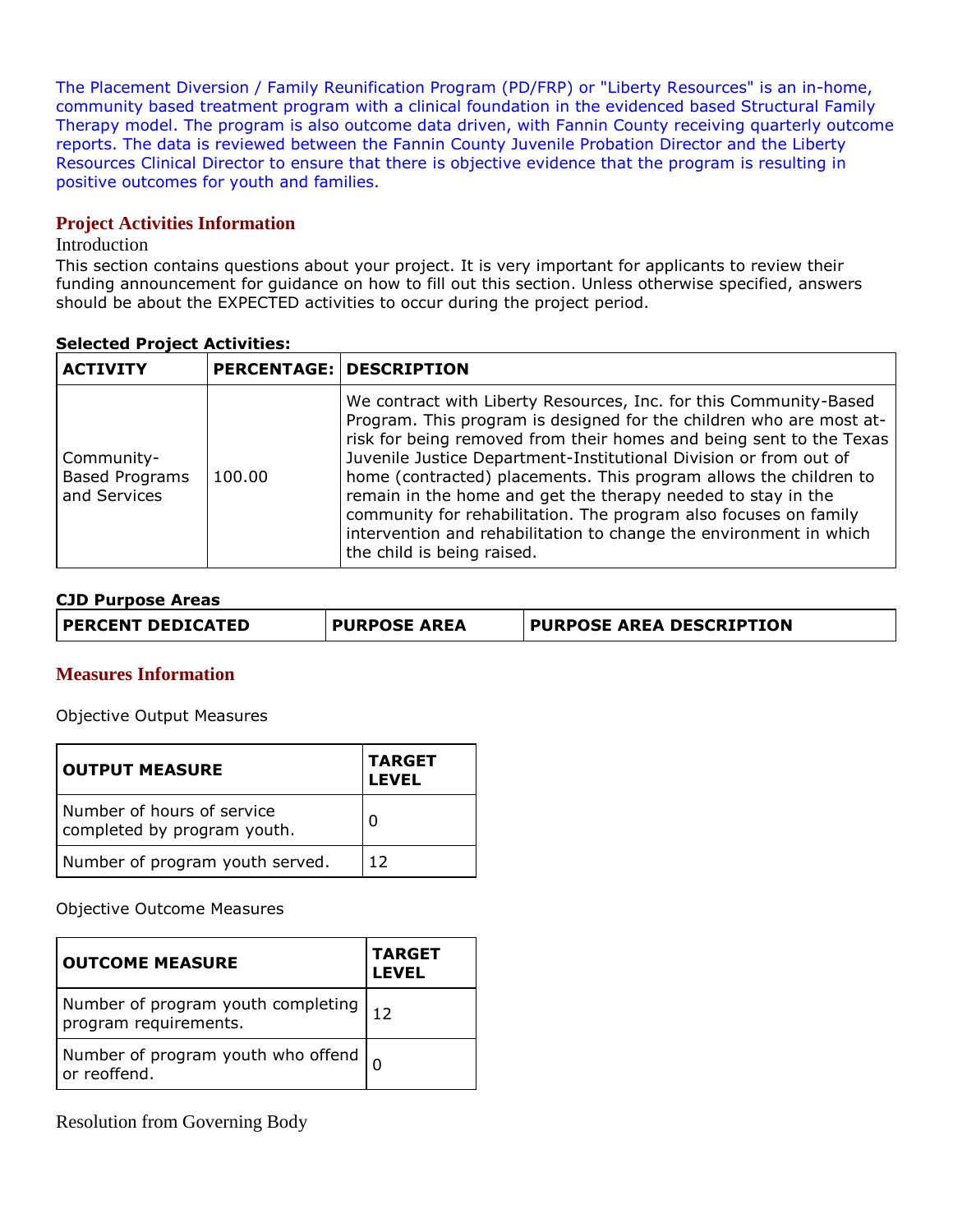Applications from nonprofit corporations, local units of governments, and other political subdivisions must include a [resolution](file:///C:/Users/sdavidson/AppData/Local/FileDirectory/OOG_Sample_Resolution.doc) that contains the following:

- 1. Authorization by your governing body for the submission of the application to the Public Safety Office (PSO) that clearly identifies the name of the project for which funding is requested;
- 2. A commitment to provide all applicable matching funds;
- 3. A designation of the name and/or title of an authorized official who is given the authority to apply for, accept, reject, alter, or terminate a grant (Note: If a name is provided, you must update the PSO should the official change during the grant period.); and
- 4. A written assurance that, in the event of loss or misuse of grant funds, the governing body will turn all funds to PSO.

Upon approval from your agency's governing body, upload the approved resolution to eGrants by clicking on the **Upload Files** sub-tab located in the **Summary** tab.

### Contract Compliance

Will PSO grant funds be used to support any contracts for professional services?

Select the appropriate response: **X** Yes **\_** No

For applicant agencies that selected **Yes** above, describe how you will monitor the activities of the subcontractor(s) for compliance with the contract provisions (including equipment purchases), deliverables, and all applicable statutes, rules, regulations, and guidelines governing this project.

Enter a description for monitoring contract compliance:

We monitor all contracts for services as required by the Texas Juvenile Justice Department. We review the contracts and report to TJJD two times per year concerning the contracts that we have with providers outside our agency. The Texas Juvenile Justice Department requires that Juvenile Probation Departments monitor Non-Residential Services with a "Contractual Monitoring and Evaluation Report" two times per year. This form ((TJJD-FIS-344) will be used to monitor the contract. The form will be maintained and kept in the Juvenile Probation Department with other service provider monitoring contracts. The Chief Juvenile Probation Officer and the Regional Director of Liberty Resources AND/OR the Counseling Supervisor will go over the monitoring form once the Chief Juvenile Probation Officer completes the monitoring. Consequences to deficiencies could include but are not limited to termination of the contract between Fannin County and Liberty Resources, Inc.

Lobbying

For applicant agencies requesting grant funds in excess of \$100,000, have any federally appropriated funds been paid or will be paid to any person for influencing or attempting to influence an officer or employee of any agency, a member of Congress, an officer or employee of Congress, or an employee of a member of Congress in connection with the awarding of any federal contract, the making of any federal grant, the making of any federal loan, the entering into of any cooperative agreement, and the extension, continuation, renewal, amendment, or modification of any federal contract, grant loan, or cooperative agreement?

Select the appropriate response:

| Yes          |
|--------------|
| No           |
| <b>X</b> N/A |
|              |

For applicant agencies that selected either **No** or **N/A** above, have any non-federal funds been paid or will be paid to any person for influencing or attempting to influence an officer or employee of any agency, a member of Congress, an officer or employee of Congress in connection with this federal contract, loan, or cooperative agreement?

Select the appropriate response: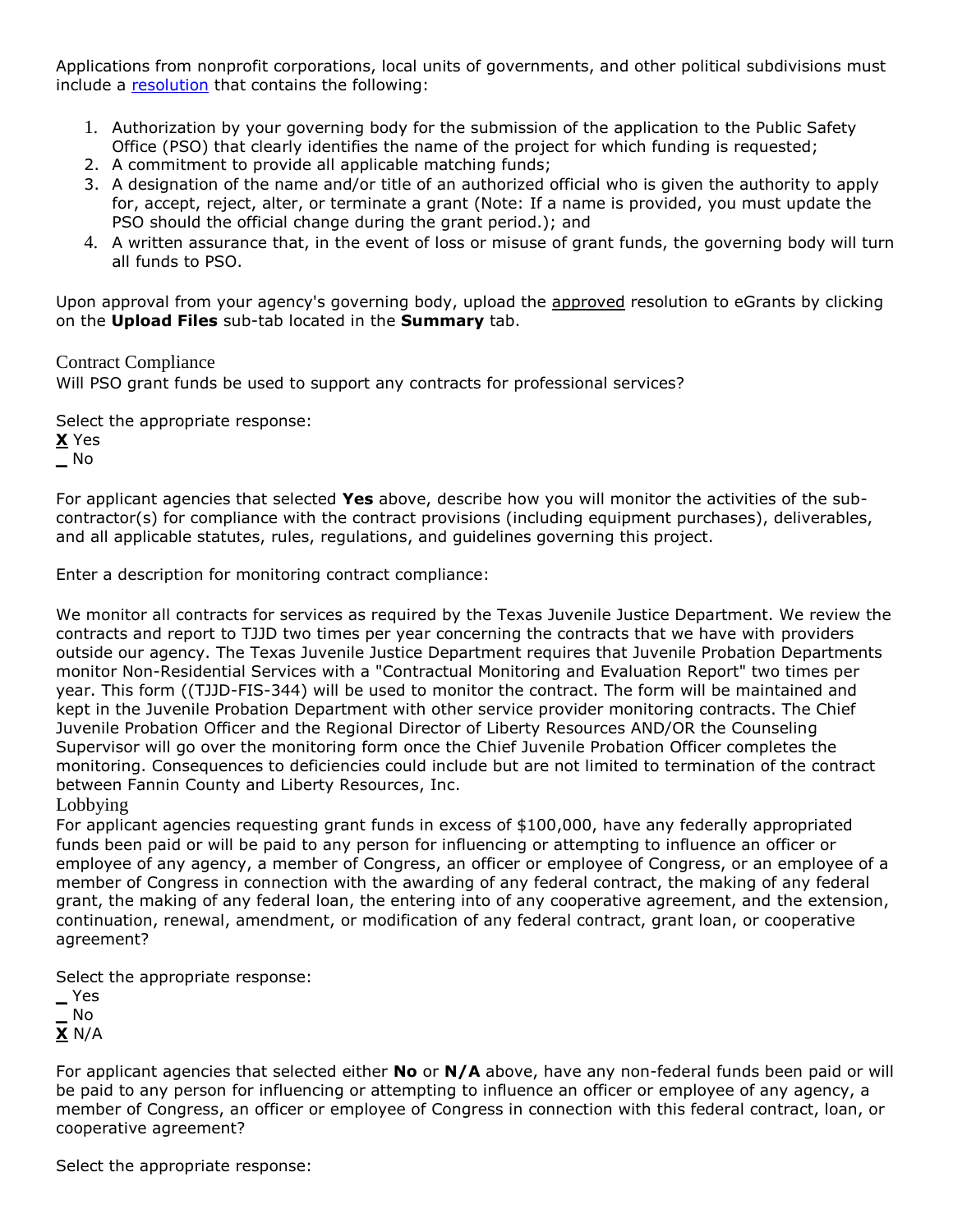**\_** Yes **X** No **\_** N/A

Fiscal Year

Provide the begin and end date for the applicant agency's fiscal year (e.g., 09/01/20xx to 08/31/20xx).

Enter the Begin Date [mm/dd/yyyy]:

9/1/2022

Enter the End Date [mm/dd/yyyy]:

8/31/2023

Sources of Financial Support

Each applicant must provide the amount of grant funds expended during the most recently completed fiscal year for the following sources:

Enter the amount (in Whole Dollars \$) of Federal Grant Funds expended:

459152

Enter the amount (in Whole Dollars \$) of State Grant Funds expended:

2169771

Single Audit

Applicants who expend less than \$750,000 in federal grant funding or less than \$750,000 in state grant funding are exempt from the Single Audit Act and cannot charge audit costs to a PSO grant. However, PSO may require a limited scope audit as defined in 2 CFR Part 200, Subpart F - Audit Requirements.

Has the applicant agency expended federal grant funding of \$750,000 or more, or state grant funding of \$750,000 or more during the most recently completed fiscal year?

Select the appropriate response:

**X** Yes

**\_** No

Applicant agencies that selected **Yes** above, provide the date of your organization's last annual single audit, performed by an independent auditor in accordance with the State of Texas Single Audit Circular; or CFR Part 200, Subpart F - Audit Requirements.

Enter the date of your last annual single audit:

#### 2/28/2020

Debarment

Each applicant agency will certify that it and its principals (as defined in 2 CFR Part 180.995): Are not presently debarred, suspended, proposed for debarment, declared ineligible, sentenced to a

denial of Federal benefits by a State or Federal Court, or voluntarily excluded from participation in this transaction by any federal department or agency;

• Have not within a three-year period preceding this application been convicted of or had a civil judgment rendered against them for commission of fraud or a criminal offense in connection with obtaining, attempting to obtain, or performing a public (federal, state, or local) transaction or contract under a public transaction; violation of federal or state antitrust statutes or commission of embezzlement, theft, forgery, bribery, falsification or destruction of records, making false statements, or receiving stolen property; or Are not presently indicted for or otherwise criminally or civilly charged by a governmental entity (federal, state, or local) with commission of any of the offenses enumerated in the above bullet; and have not within a three-year period preceding this application had one or more public transactions (federal, state, or local) terminated for cause or default.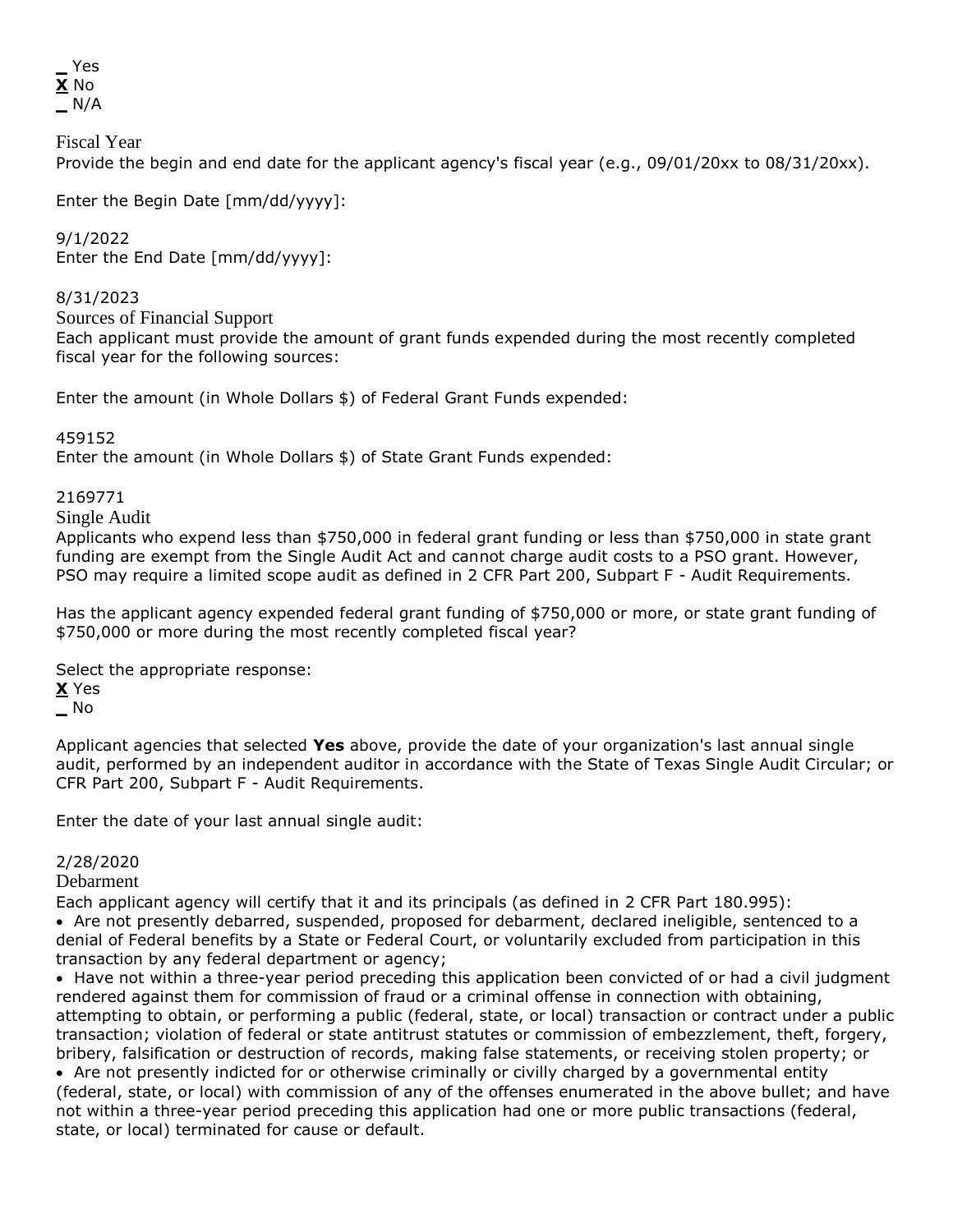Select the appropriate response:

**X** I Certify **\_** Unable to Certify

If you selected **Unable to Certify** above, please provide an explanation as to why the applicant agency cannot certify the statements.

### **Fiscal Capability Information**

Section 1: Organizational Information \*\*\* FOR PROFIT CORPORATIONS ONLY \*\*\*

Enter the following values in order to submit the application Enter the Year in which the Corporation was Founded: 0 Enter the Date that the IRS Letter Granted 501(c)(3) Tax Exemption Status: 01/01/1900 Enter the Employer Identification Number Assigned by the IRS: 0 Enter the Charter Number assigned by the Texas Secretary of State: 0

Enter the Year in which the Corporation was Founded:

Enter the Date that the IRS Letter Granted 501(c)(3) Tax Exemption Status:

Enter the Employer Identification Number Assigned by the IRS:

Enter the Charter Number assigned by the Texas Secretary of State:

#### Section 2: Accounting System

The grantee organization must incorporate an accounting system that will track direct and indirect costs for the organization (general ledger) as well as direct and indirect costs by project (project ledger). The grantee must establish a time and effort system to track personnel costs by project. This should be reported on an hourly basis, or in increments of an hour.

Is there a list of your organization's accounts identified by a specific number (i.e., a general ledger of accounts)?

Select the appropriate response:

**\_** Yes

**\_** No

Does the accounting system include a project ledger to record expenditures for each Program by required budget cost categories?

Select the appropriate response:

**\_** Yes **\_** No

Is there a timekeeping system that allows for grant personnel to identify activity and requires signatures by the employee and his or her supervisor?

Select the appropriate response:

**\_** Yes

**\_** No

If you answered 'No' to any question above in the Accounting System section, in the space provided below explain what action will be taken to ensure accountability.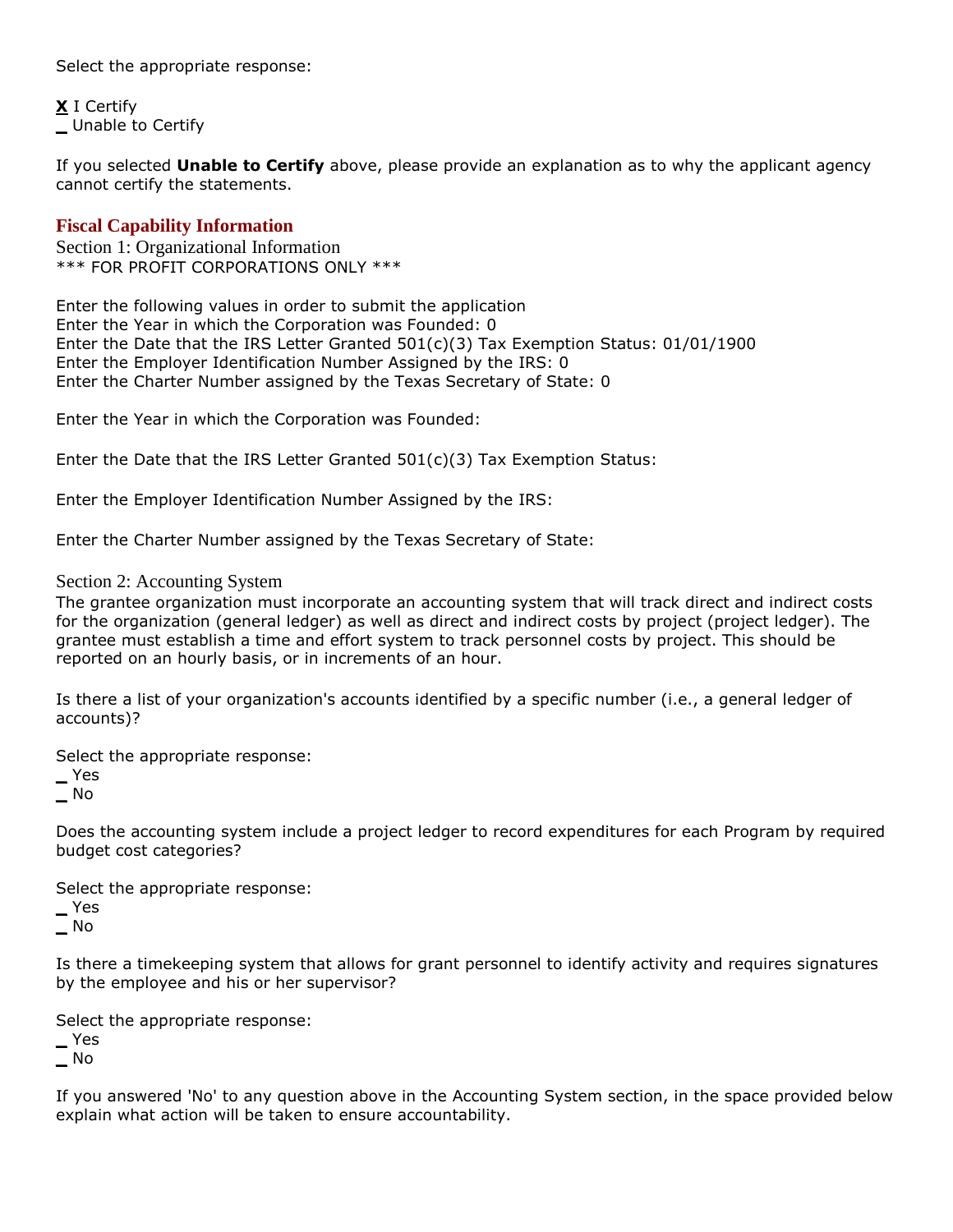Enter your explanation:

## Section 3: Financial Capability

Grant agencies should prepare annual financial statements. At a minimum, current internal balance sheet and income statements are required. A balance sheet is a statement of financial position for a grant agency disclosing assets, liabilities, and retained earnings at a given point in time. An income statement is a summary of revenue and expenses for a grant agency during a fiscal year.

Has the grant agency undergone an independent audit?

Select the appropriate response:

**\_** Yes

**\_** No

Does the organization prepare financial statements at least annually?

Select the appropriate response:

**\_** Yes

**\_** No

According to the organization's most recent Audit or Balance Sheet, are the current total assets greater than the liabilities?

Select the appropriate response:

**\_** Yes

**\_** No

If you selected 'No' to any question above under the Financial Capability section, in the space provided below explain what action will be taken to ensure accountability.

Enter your explanation:

Section 4: Budgetary Controls Grant agencies should establish a system to track expenditures against budget and / or funded amounts.

Are there budgetary controls in effect (e.g., comparison of budget with actual expenditures on a monthly basis) to include drawing down grant funds in excess of:

a) Total funds authorized on the Statement of Grant Award?

**\_** Yes

**\_** No

b) Total funds available for any budget category as stipulated on the Statement of Grant Award?

**\_** Yes

**\_** No

If you selected 'No' to any question above under the Budgetary Controls section, in the space provided below please explain what action will be taken to ensure accountability.

Enter your explanation:

## Section 5: Internal Controls

Grant agencies must safeguard cash receipts, disbursements, and ensure a segregation of duties exist. For example, one person should not have authorization to sign checks and make deposits.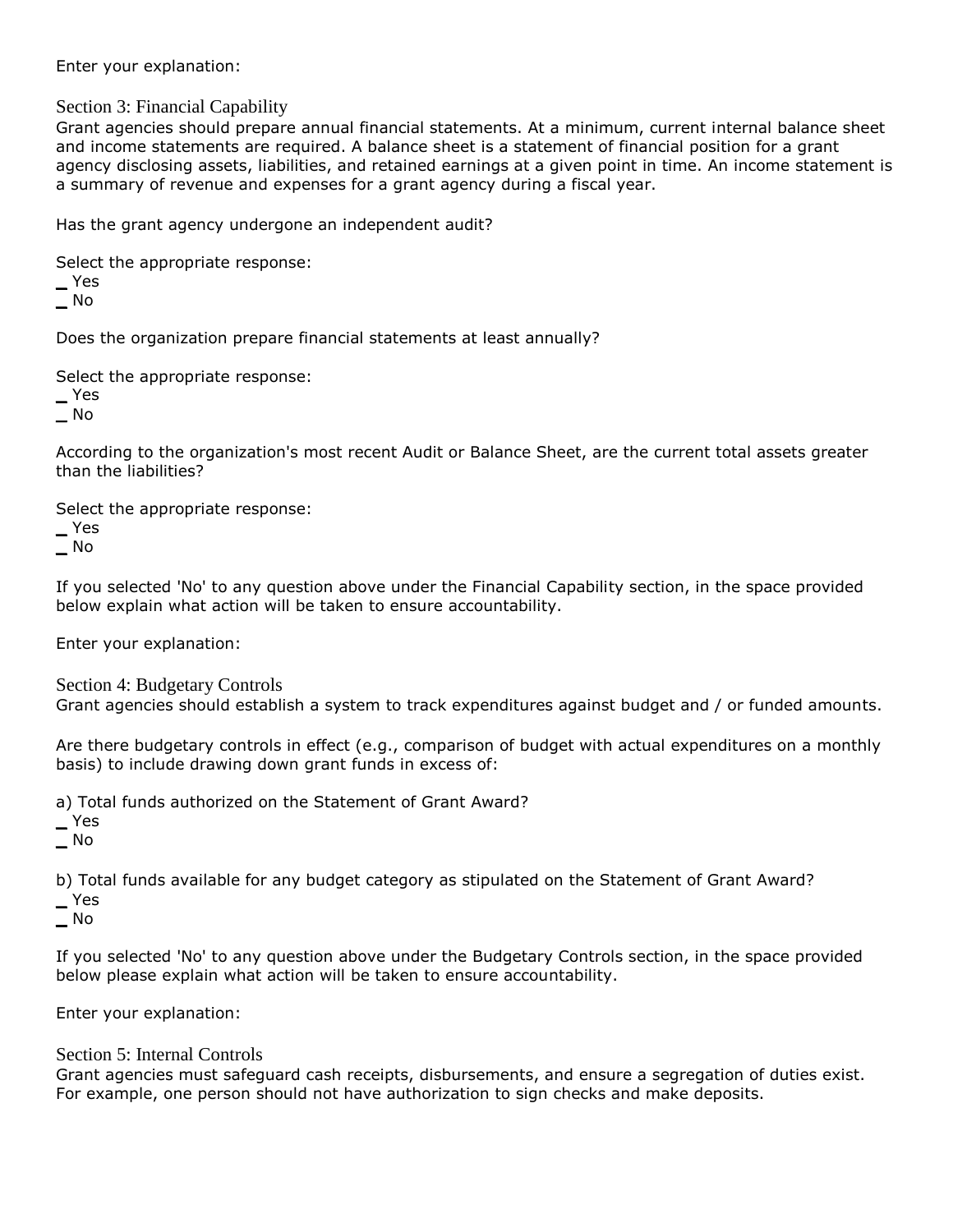Are accounting entries supported by appropriate documentation (e.g., purchase orders, vouchers, receipts, invoices)?

Select the appropriate response:

**\_** Yes **\_** No

Is there separation of responsibility in the receipt, payment, and recording of costs?

Select the appropriate response:

**\_** Yes

**\_** No

If you selected 'No' to any question above under the Internal Controls section, in the space provided below please explain what action will be taken to ensure accountability.

Enter your explanation:

| <b>CATEGORY</b>                                | <b>SUB</b><br><b>CATEGORY</b>                                                                                      | <b>DESCRIPTION</b>                                                                                                                                                                                                                                                                                                                                                                                                                                                                                                                                                                                                                                                                                                                                                                                                                                                                                                                                                                                                                                                                    | 00G         | <b>CASH</b><br><b>MATCH</b> | IN-<br><b>KIND</b><br><b>MATCH</b> | <b>GPI</b> | <b>TOTAL</b> | UNIT/%       |
|------------------------------------------------|--------------------------------------------------------------------------------------------------------------------|---------------------------------------------------------------------------------------------------------------------------------------------------------------------------------------------------------------------------------------------------------------------------------------------------------------------------------------------------------------------------------------------------------------------------------------------------------------------------------------------------------------------------------------------------------------------------------------------------------------------------------------------------------------------------------------------------------------------------------------------------------------------------------------------------------------------------------------------------------------------------------------------------------------------------------------------------------------------------------------------------------------------------------------------------------------------------------------|-------------|-----------------------------|------------------------------------|------------|--------------|--------------|
| Contractual<br>and<br>Professional<br>Services | Substance<br>Abuse-Related<br>Case<br>Management,<br>Counseling,<br>Outpatient,<br>and/or<br>Treatment<br>Services | Services are contracted with<br>Liberty Resources, Inc<br>Contract with Liberty<br>Resources - They provide<br>(hire) the counselors as well<br>as the supervision of those<br>counselors, travel, etc. The<br>flat rate is $$50,000$ .<br>Breakdown for contract is<br>as follows: . 1. Salary and<br>Benefits: Total - \$26,600.<br>This includes salary and<br>benefits for the half time<br><b>Treatment Specialist. Salary</b><br>is $$20,000$ (part time) and<br>benefits (33%) are \$6,600<br>2. Clinical/Program<br>Supervision: Total - \$9,700<br>. This includes \$5,800 for<br>the Clinical Director (0.1 of<br>time for Clinical<br>Supervision) to ensure the<br>clinical services the youth<br>and families receive are<br>consistent with the program<br>model and will result in<br>successful outcomes. To<br>this end, the Clinical<br>Director reviews each<br>family's progress and needs<br>with the Treatment<br>Specialist on a weekly<br>basis, develops a written<br>plan for each family of a<br>weekly basis, is on-call for<br>high risk cases, provides | \$50,000.00 | \$0.00                      | \$0.00                             | \$0.00     | \$50,000.00  | $\mathbf{0}$ |

### **Budget Details Information Budget Information by Budget Line Item:**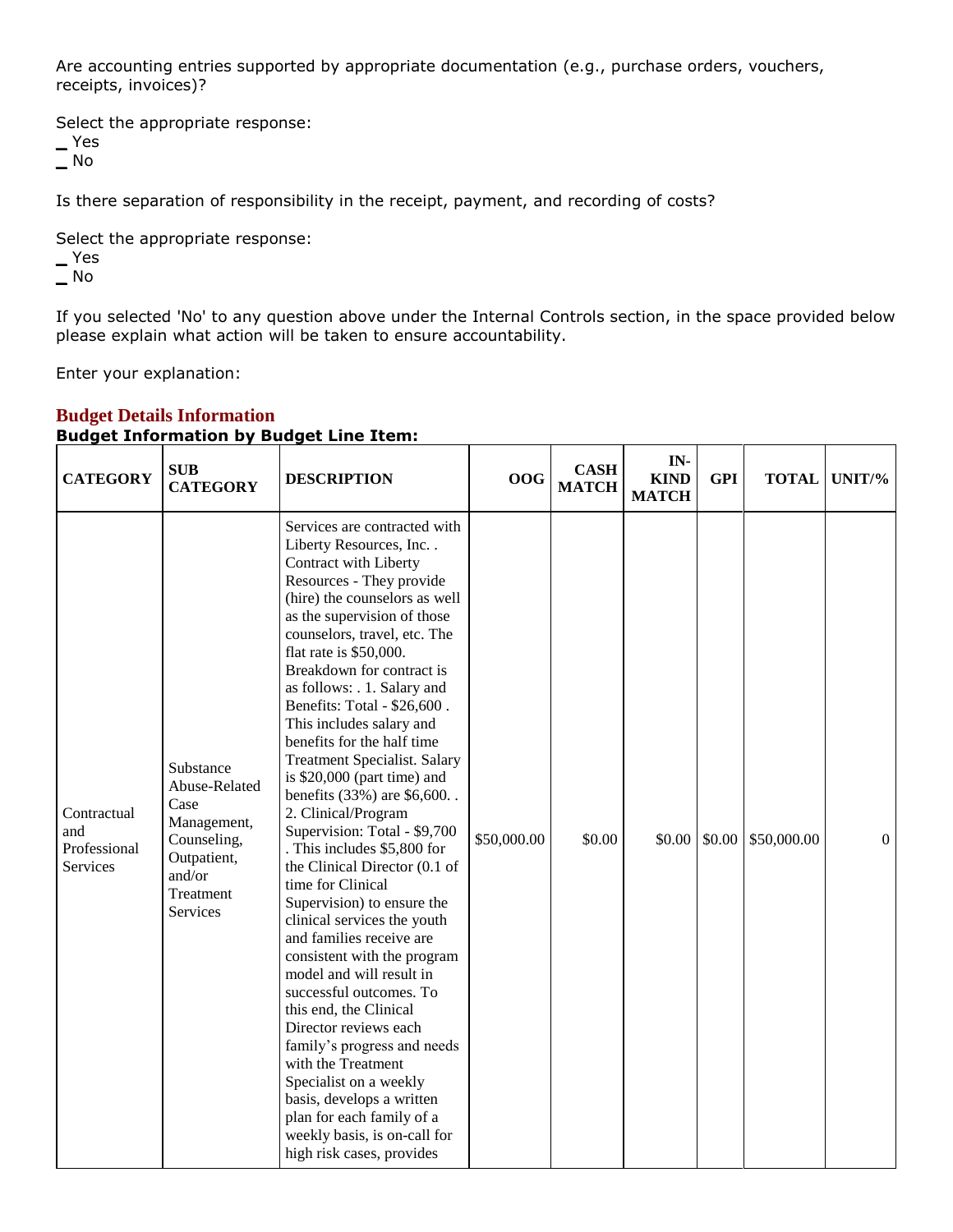|  | clinical development                    |  |  |  |
|--|-----------------------------------------|--|--|--|
|  | activities for the Treatment            |  |  |  |
|  | Specialist, and provides                |  |  |  |
|  |                                         |  |  |  |
|  | clinical trainings throughout           |  |  |  |
|  | the year This also includes             |  |  |  |
|  | \$3,900 for Regional                    |  |  |  |
|  | Director $(0.05$ of time for            |  |  |  |
|  |                                         |  |  |  |
|  | Program Supervision).                   |  |  |  |
|  | These funds pay for the                 |  |  |  |
|  | general supervision of the              |  |  |  |
|  | program including                       |  |  |  |
|  | monitoring performance,                 |  |  |  |
|  |                                         |  |  |  |
|  | creating and disseminating              |  |  |  |
|  | reports, troubleshooting                |  |  |  |
|  | issues as they arise,                   |  |  |  |
|  | providing funding support               |  |  |  |
|  |                                         |  |  |  |
|  | (providing information for              |  |  |  |
|  | grants and other funding                |  |  |  |
|  | sources), and coordinating              |  |  |  |
|  | information to assist the               |  |  |  |
|  | county in ensuring youth                |  |  |  |
|  |                                         |  |  |  |
|  | and families in Fannin                  |  |  |  |
|  | County are successful. . The            |  |  |  |
|  | above amounts reflect the               |  |  |  |
|  | cost is providing the                   |  |  |  |
|  | services listed and do not              |  |  |  |
|  |                                         |  |  |  |
|  | include benefits 3. Staff               |  |  |  |
|  | Travel: Total - \$8,000. This           |  |  |  |
|  | includes Treatment                      |  |  |  |
|  | Specialist travel for Service           |  |  |  |
|  | provision (200 miles per                |  |  |  |
|  |                                         |  |  |  |
|  | week $x$ \$0.54) which                  |  |  |  |
|  | consists of Treatment                   |  |  |  |
|  | Specialist travel to client             |  |  |  |
|  | homes and placement                     |  |  |  |
|  | facilities, and the travel              |  |  |  |
|  |                                         |  |  |  |
|  | expenses for the Clinical               |  |  |  |
|  | Director for bi-annual                  |  |  |  |
|  | program reviews (airfare,               |  |  |  |
|  | rental car, hotel) (\$1400 per          |  |  |  |
|  | trip $x$ 2 trips annually). $\ldots$ 4. |  |  |  |
|  |                                         |  |  |  |
|  | Trainings: Total - \$875.               |  |  |  |
|  | This includes the                       |  |  |  |
|  | development and                         |  |  |  |
|  | presentation of bi-annual               |  |  |  |
|  | trainings for the Probation             |  |  |  |
|  |                                         |  |  |  |
|  | Department consisting of                |  |  |  |
|  | <b>Training Development</b>             |  |  |  |
|  | (\$340 x 2 Trainings / \$56             |  |  |  |
|  | obtaining credits from TJJD             |  |  |  |
|  | (2 hours Clinical Director) /           |  |  |  |
|  |                                         |  |  |  |
|  | \$280 researching,                      |  |  |  |
|  | preparing, and presenting               |  |  |  |
|  | the training (10 hours                  |  |  |  |
|  | Clinical Director;                      |  |  |  |
|  |                                         |  |  |  |
|  | Presentation Supplies for               |  |  |  |
|  | <b>Experiential Activities</b>          |  |  |  |
|  | $(\$100 \times 2$ Trainings)            |  |  |  |
|  | Three Fannin County                     |  |  |  |
|  | probation staff attend these            |  |  |  |
|  | training. 5. Client                     |  |  |  |
|  |                                         |  |  |  |